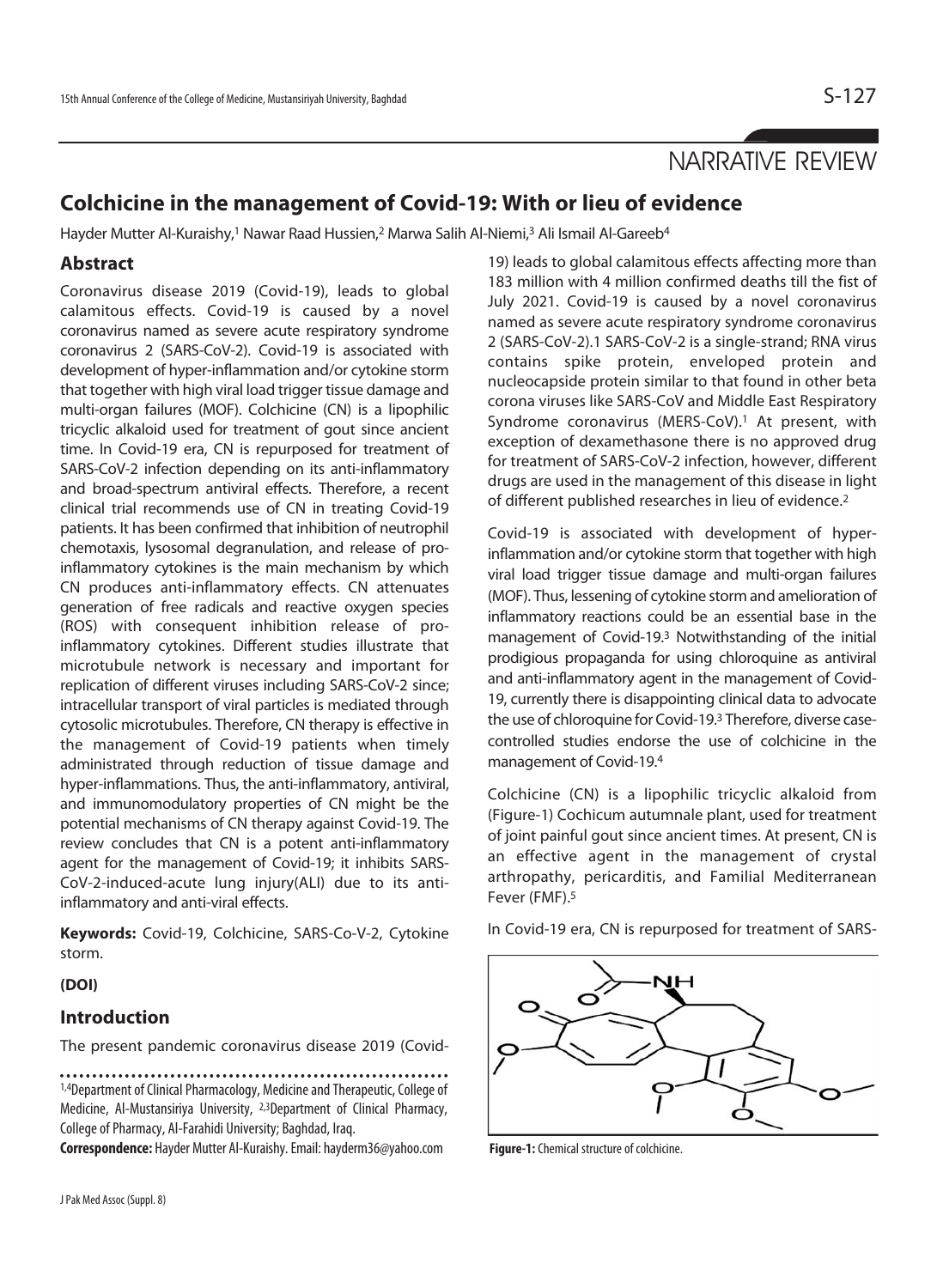CoV-2 infection depending on its anti-inflammatory and broad-spectrum antiviral effects. Therefore, a recent clinical trial recommends use of CN in treating Covid-19 patients.6

Conversely, CN therapy might be harmful in the Covid-19 as it could escalate danger of MOF and acute respiratory distress syndrome (ARDS).7

Therefore, the aim of this contemporary review was to appraise the possible role of CN in the management of Covid-19 concerning its anti-inflammatory and antiviral properties.

**Pharmacology of Colchicine:** CN acts as an inhibitor of tubulin polymerisation due to higher affinity to the  $cellular \beta-tubulin subunit leading to powerful inhibition$ of cytoplasmic microtubule polymerisations with suppression of cell division at metaphase. Microtubules are intricate in cell integration, migration, ion channel regulation, chemokines and cytokines release.8 Also, CN unconventionally prevents association of microtubule and initiation of tubulin heterodimers.<sup>9</sup> Furthermore, CN suppresses mitochondrial metabolism through inhibition of voltage gated ion channels with subsequent reduction of cellular activity. These changes lead to inhibition of chemotaxis of inflammatory cells chiefly monocytes and neutrophils via inhibiting the activity of cellular endosomes. In addition, CN inhibits extracellular adhesion molecules such as E-selectin by which it blocks neutrophils migration and chemotaxis.10 It has been

reported that CN has an effective anti-inflammatory effect through inhibition of neutrophil free radical productions and inflammasome activation with succeeding suppression release of pro-inflammatory cytokines.<sup>11</sup>

CN is well absorbed orally and reaches the peak plasma concentration within one hour, and its supreme antiinflammatory effect happens within 24-48 hours. CN is highly concentrated in the monocytes and neutrophils about 16 times more than plasma for several days after the last oral intake.12 The selective accumulation of CN in the neutrophils is due to lack of P-glycoprotein in the neutrophils, which is involved with efflux of CN. CN elimination is chiefly through biliary and renal routes and this type of elimination is the P-glycoprotein dependent pathway.13 Hence, CN is exposed for drug interaction mainly when co-administrated with P-glycoprotein inhibitors such as verapamil and diltiazem causing CN toxicity.14

**Anti-inflammatory Effects of Colchicine:** It has been confirmed that inhibition of neutrophil chemotaxis, lysosomal degranulation, and release of proinflammatory cytokines is the main mechanism by which CN produces anti-inflammatory effects.15 Further, CN constrains the interaction between adhesion molecules and endothelial cells thus reduce neutrophil migration to the site of inflammation and tissue injury through selective inhibition of neutrophil microtubules. These physical changes reduce neutrophil elasticity and extravasations from blood stream.16



Figure-2: Anti-inflammatory effect of colchicine: colchicine blocks neutrophil chemotaxis, adhesion and mobilization. Colchicine-tubulin complex blocks tubulin polymerization, reactive oxygen species (ROS)-dependent NF-κB and TNF-α activations as well as nod-like receptor pyrin 3 (NLRP3) inflammasom.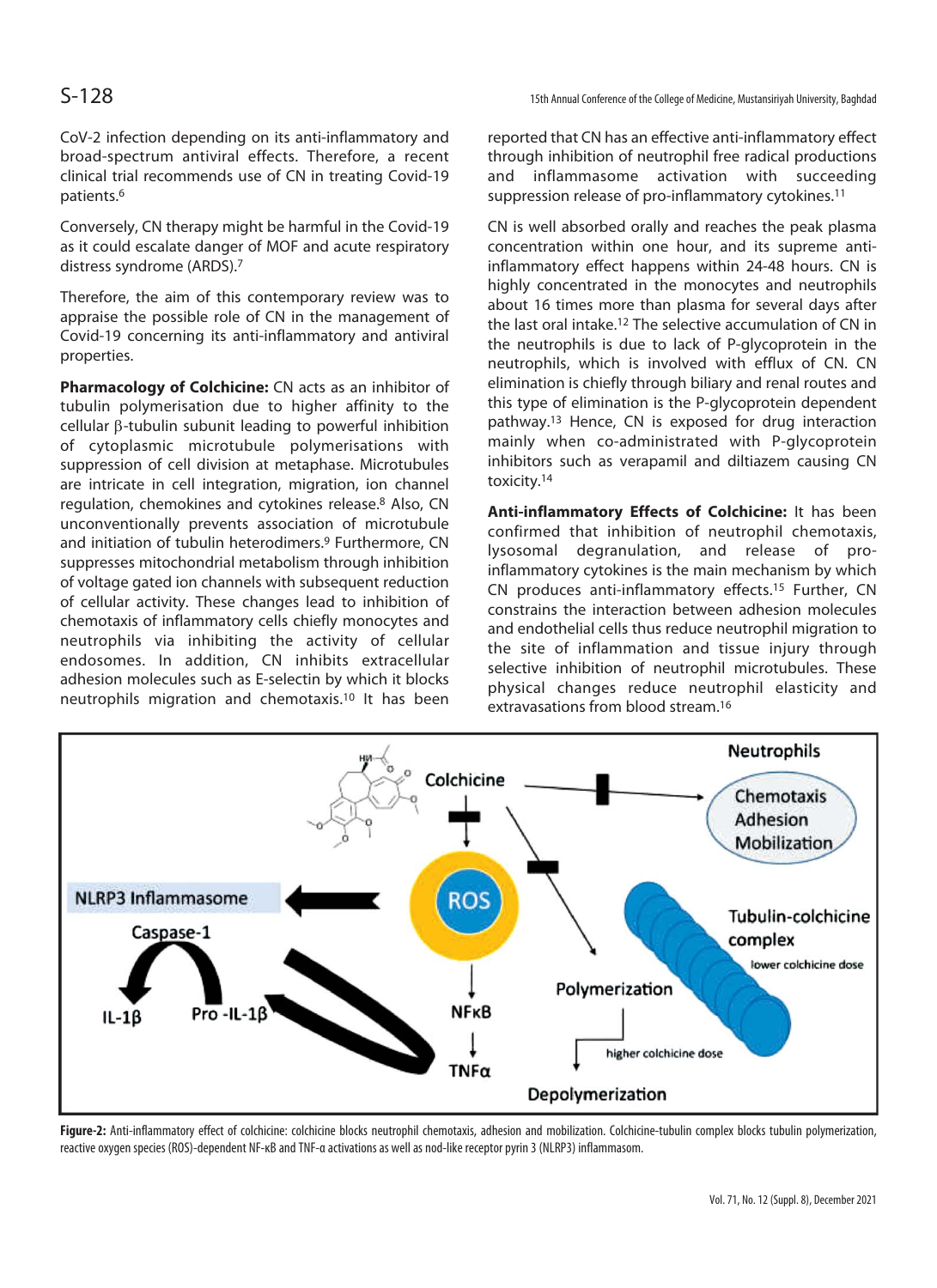Instead, CN attenuates generation of free radicals and reactive oxygen species (ROS) with consequent inhibition release of IL-1 $\beta$  and IL-6 at a lower dose before inhibition of neutrophil migrations. Both TNF- $\alpha$  and ROS interact mutually and upstream each other, therefore CN disrupts this vicious cycle and prevents the deleterious effect of ROS.17 In addition, CN indirectly reduces stability of neutrophil microtubules through reticence the synthesis and release of TNF- $\alpha$  with downregulation of TNF- $\alpha$ receptors at endothelial and neutrophil surfaces.18

Moreover, CN modulates function of nod-like pyrin 3 (NLRP3) inflammasome, which are cytosolic multi-protein oligomer complex expressed in macrophages, adipocytes, monocytes, and neutrophils. Activation of NLRP3 inflammasome increases maturation, proteolytic and release of proinflammatory cytokines such as  $IL-18$  and  $IL-1\beta$ . It has been reported that a higher dose of CN inhibits neutrophil inflammasome products in experimental myocardial infarction.19 Therefore, CN has pleiotropic anti-inflammatory actions with immunomodulatory effects (Figure-2).

**Anti-viral effects of colchicine:** Different studies illustrate that microtubule network is necessary and important for replication of different viruses since; intracellular transport of viral particles is mediated through cytosolic microtubules.20 Richter et al., confirm that CN inhibits the replication of Flaviviruses by suppressing the polymerization of microtubules.<sup>21</sup> Besides, CN and its derivatives have potential broad spectrum antiviral effect with reduction of proinflammatory cytokines.21

Coronavirus (CoV) is a single strand positive-sense RNA virus and its replication and transport is dependant mainly on the formation of microtubules and vesicles in the infected cells. Coronaviruses interact with tubulin proteins, which facilitate the nuclear entry and assembly of viral proteins (Figure-3).22 So, suppression formation of microtubules by CN may attenuate replication and transport of coronaviruses. Tschope et al., illustrated that CN reduces acute lung injury (ALI) and myocardial damage in infection with SARS-CoV due to suppression of NLRP3 inflammasome and inflammatory cytokines that are stimulated by SARS-CoV spike protein, with subsequent activation of IL-1 $\beta$  and Caspae-3 during ALI.<sup>23</sup>

**Colchicine and SARS-CoV-2 infection:** The dangerous hallmark of Covid-19 is ARDS and ALI, however systemic complications such as myocardial injury, acute kidney injury, stroke and cytokine storm can also develop even in absence of underlying cardiovascular disorders. Besides, endothelial dysfunction and inflammation are also provoked by SARS-CoV-2 viroporin E leading to acute coronary syndrome and acute ischaemic stroke.24 CN reduces these complications via inhibition of NLRP3 inflammasome and cytokine activations thus it ameliorates systemic and local inflammatory disorders such as myocarditis, myocardial infarction, and pericarditis.25

The possible value of CN treatment in Covid-19 is evaluated by a Clinical Trial.gov Identifier: NCT04322565 that revealed the significant effect of CN therapy against Covid-19.26



**Figure-3:** Microtubules and viral endocytosis.

Recently, administration of CN at the 8th day of the standard therapy in Covid-19 patients improves clinical outcome and severity through inhibition release of pro-inflammatory cytokines mainly  $IL-1\beta$  and  $IL-6$ that are associated with progression of ALI/ARDS.27 It has been shown that anticytokines such as IL-6 antagonist are effective in attenuating the development of a cytokine storm and ALI/ARDS.28,29 Thus antiinflammatory agents should be administered before the development of ALI. Immune stimulation in the early phase of SARS-Co-V-2 infection is linked with viral clearance;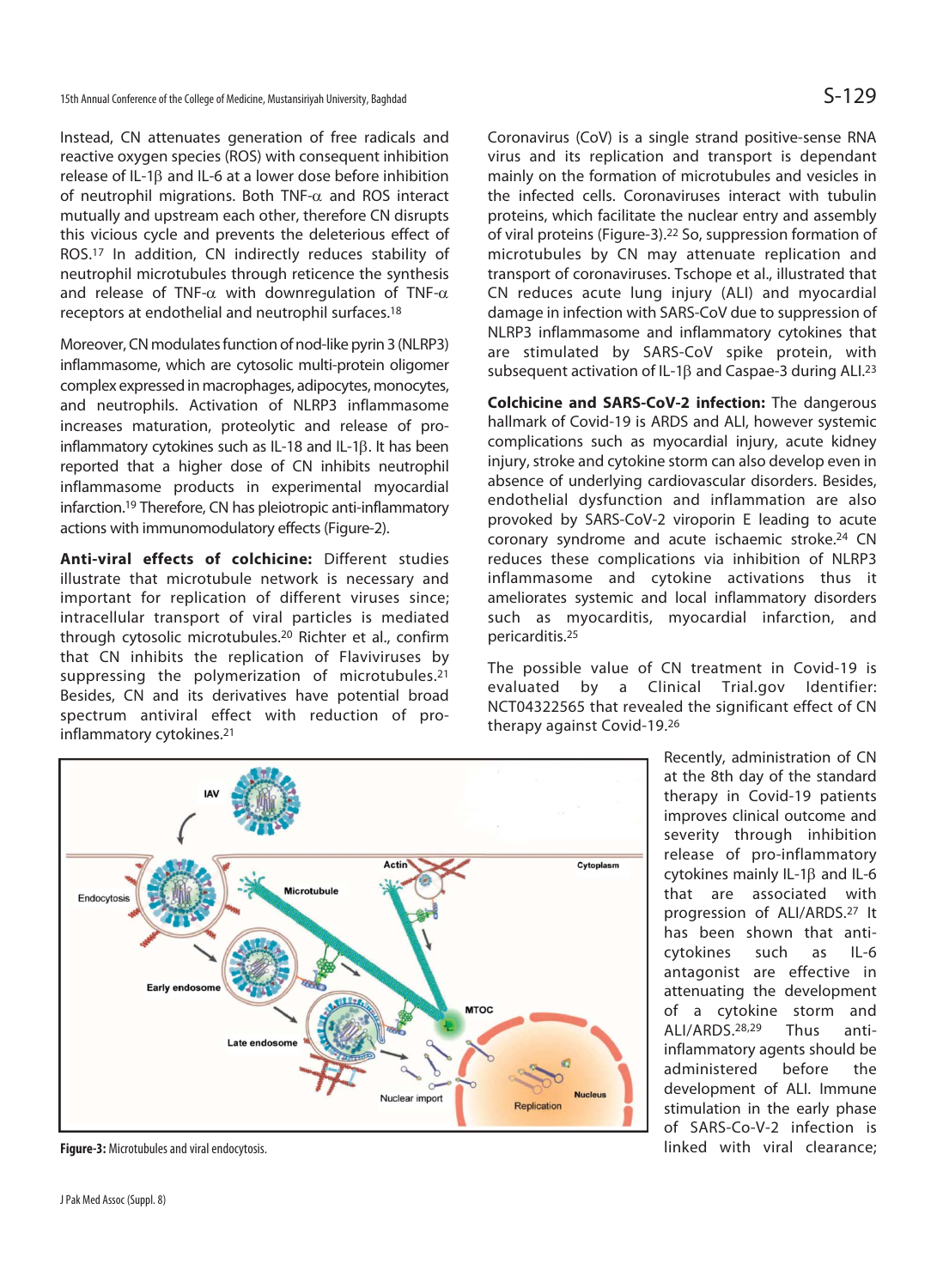S-130 15th Annual Conference of the College of Medicine, Mustansiriyah University, Baghdad



**Figure-4:** Role of colchicine in Covide-19.

however immunological stimulation in the late phase is associated with cytokine storm and tissue injury. Hence, administration of CN in the late phase of SARS-Co-V-2 infection reduces exacerbation of innate immune response.4

Therefore, appropriate direction of CN therapy at the 5th day of fever or 8th day of flu-like illness in Covid-19 patients suppresses the development of cytokine storminduced ALI and MOF.30 Though early CN therapy in Covid-19 could impair the beneficial immunological response against SARS-CoV-2 infection but sequential CN therapy was effective against the progression of ALI/ARDS as shown in the case series published by Al-Kuraishy et al.4 Similarly, Deftereos et al., observed that CN therapy reduces risk of ALI and acute cardiac injury in Covid-19 patients.31 Therefore, patients with FMF on CN therapy develop mild Covid-19 due to the potent antiinflammatory effect of CN.32

On the contrary, CN therapy may be harmful due to the following reasons: 1-SARS-CoV-2 binds ACE2 at low cytosolic PH. CN inhibits microtubule H-ATPase leading to acidic cytosolic environment. 2-Therapeutic and toxic doses of CN might cause ARDS through inhibition the synthesis of alveolar surfactant from type II pneumocytes. 3- CN may increase risk of MOF through induction of coagulopathy.33 These hypothetical findings were not dependent on animal studies or clinical findings and the author did not highlight the outstanding benefit of CN therapy in Covid-19 patients in a scientific manner. However, a prospective study by Piantoni et al., confirms that CN therapy is highly effective in reducing the proinflammatory biomarkers and ferritin in hospitalised patients.34

In addition, different researches illustrate that CN treatment is beneficial in anticipation of ALI and ARDS through improvement of pulmonary oxygenation and pulmonary oedema via suppression of neutrophil chemotaxis and migration.35

Therefore, the assorted view of preponderance concludes that CN therapy is effective in the management of Covid-19 patients when timely administrated through reduction of tissue damage and hyperinflammation (Figure-4).

### **Conclusion**

CN, a potent anti-inflammatory agent is an effective therapy in the management of Covid-19 infection. It inhibits SARS-CoV-2-induced ALI and ARDS due to its antiinflammatory and anti-viral effects.

**Acknowledgment:** To the all members in College of Medicine, Al-Mustansiyriah University

**Disclaimer:** None.

**Conflict of Interest:** None.

**Source of Support:** None.

### **References**

1. Al-Kuraishy HM, Al-Niemi MS, Hussain NR, Al-Gareeb AI, Al-Harchan NA, Al-Kurashi AH. The Potential Role of Renin Angiotensin System (RAS) and Dipeptidyl Peptidase-4 (DPP-4) in COVID-19: Navigating the Uncharted. In: Kibel A, eds. Selected Chapters from the Renin-Angiotensin System. London, UK: Intech Open, 2020; pp 151-65.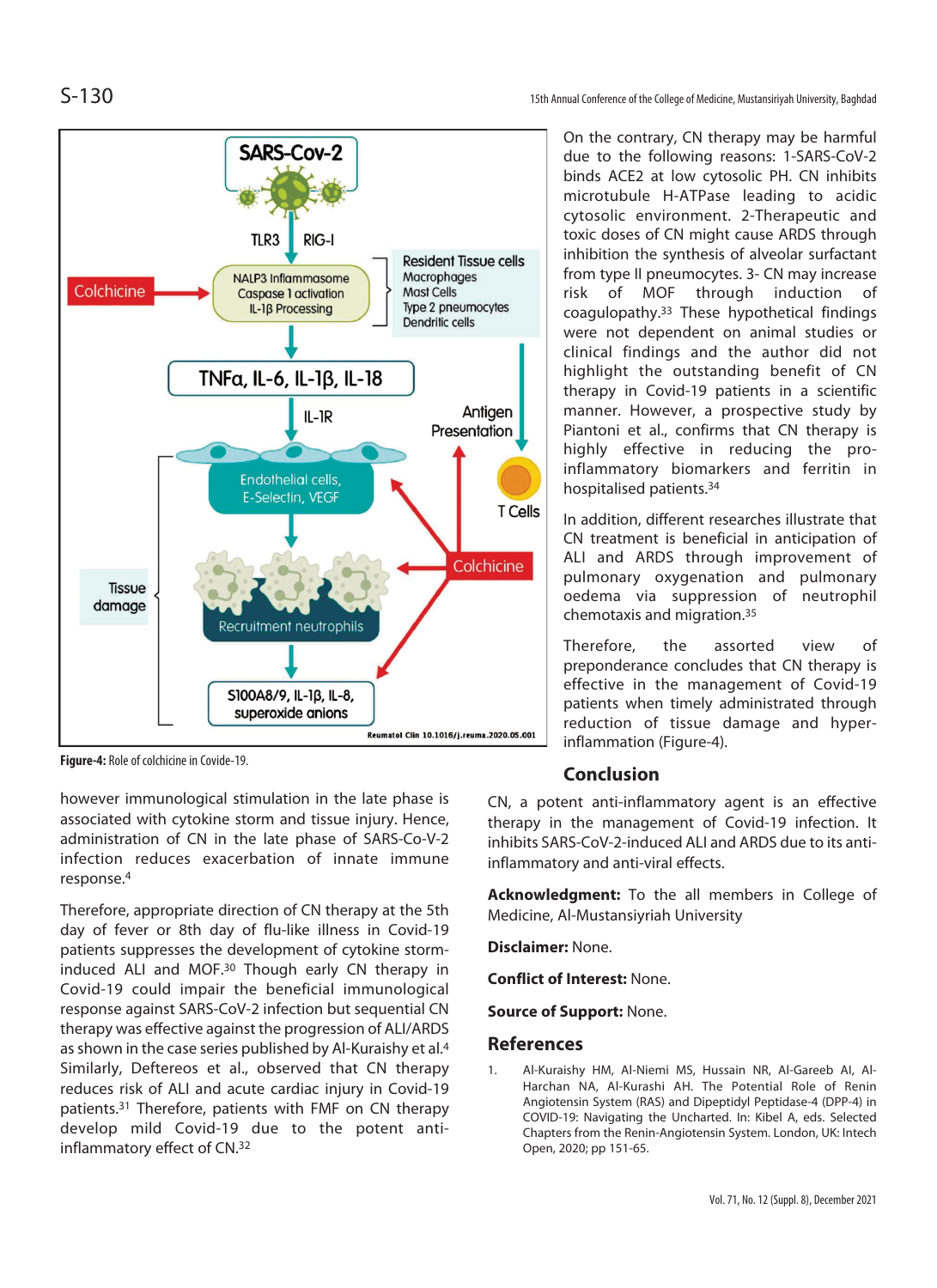15th Annual Conference of the College of Medicine, Mustansiriyah University, Baghdad  $S-131$ 

- 2. Al-Kuraishy HM, Hussien NR, Al-Naimi MS, Al-Buhadily AK, Al-Gareeb AI, Lungnier C. Renin-Angiotensin system and fibrinolytic pathway in COVID-19: One-way skepticism. Biomed Biotechnol Res J 2020; 4(Suppl 1):33-40. DOI: 10.4103/bbrj.bbrj\_105\_20
- 3. Al-Kuraishy HM, Hussien NR, Al-Naimi MS, Al-Buhadily AK, Al-Gareeb AI, Lungnier C. Is ivermectin-Azithromycin combination the next step for COVID-19? Biomed Biotechnol Res J 2020; 4(Suppl 1):101-3. DOI: 10.4103/bbrj.bbrj\_109\_20
- 4. Al-Kuraishy HM, Al-Gareeb AI, Qusty N, Cruz-Martins N, El-Saber Batiha G. Sequential doxycycline and colchicine combination therapy in Covid-19: The salutary effects. Pulm Pharmacol Ther 2021; 67:e102008. doi: 10.1016/j.pupt.2021.102008
- 5. Sahakyan H, Abelyan N, Arakelov V, Arakelov G, Nazaryan K. In silico study of colchicine resistance molecular mechanisms caused by tubulin structural polymorphism. PLoS One 2019; 14:e0221532. doi: 10.1371/journal.pone.0221532.
- 6. Deftereos SG, Siasos G, Giannopoulos G, Vrachatis DA, Angelidis C, Giotaki SG, et al. The Greek study in the effects of colchicine in COvid-19 complications prevention (GRECCO-19 study): Rationale and study design. Hellenic J Cardiol 2020; 61:42-5. doi: 10.1016/j.hjc.2020.03.002.
- 7. Cumhur Cure M, Kucuk A, Cure E. Colchicine may not be effective in COVID-19 infection; it may even be harmful? Clin Rheumatol 2020; 39:2101-2. doi: 10.1007/s10067-020-05144-x.
- 8. Yue H, Liang W, Gu J, Zhao X, Zhang T, Qin X, et al. Comparative transcriptome analysis to elucidate the therapeutic mechanism of colchicine against atrial fibrillation. Biomed Pharmacother 2019; 119:e109422. doi: 10.1016/j.biopha.2019.109422.
- 9. Hemmat M, Braman M, Escalante D, Odde DJ. Poisson poisoning as the mechanism of action of the microtubule-targeting agent colchicine. BioRxiv 2020. doi: doi.10.1101/2020.03.25.007757. [Preprint]
- 10. Forkosh E, Kenig A, Ilan Y. Introducing variability in targeting the microtubules: Review of current mechanisms and future directions in colchicine therapy. Pharmacol Res Perspect 2020; 8:e00616. doi: 10.1002/prp2.616.
- 11. Paré G, Vitry J, Marceau F, Vaillancourt M, Winter P, Bachelard H, et al. The development of a targeted and more potent, anti-Inflammatory derivative of colchicine: Implications for gout. Biochem Pharmacol 2020; 180:e114125. doi: 10.1016/j.bcp.2020.114125.
- 12. Baglan E, Ozdel S, Bulbul M. Do all colchicine preparations have the same effectiveness in patients with familial Mediterranean fever? Mod Rheumatol 2021; 31:481-4. doi: 10.1080/14397595.2020.1790139.
- 13. Villa Zapata L, Hansten PD, Horn JR, Boyce RD, Gephart S, Subbian V, et al. Evidence of Clinically Meaningful Drug-Drug Interaction With Concomitant Use of Colchicine and Clarithromycin. Drug Saf 2020; 43:661-8. doi: 10.1007/s40264-020-00930-7.
- 14. Schenone AL, Menon V. Colchicine in Pericardial Disease: from the Underlying Biology and Clinical Benefits to the Drug-Drug Interactions in Cardiovascular Medicine. Curr Cardiol Rep 2018; 20:62. doi: 10.1007/s11886-018-1008-5.
- 15. Demirbas A, Kaya Islamoglu ZG. Can decreased monocyte to HDLcholesterol ratio be a marker indicating the anti-inflammatory effect of the colchicine in Behçet's disease? A preliminary study. Dermatol Ther 2020; 33:e14013. doi: 10.1111/dth.14013.
- 16. Sahakyan H, Abelyan N, Arakelov V, Arakelov G, Nazaryan K. In silico study of colchicine resistance molecular mechanisms caused by tubulin structural polymorphism. PLoS One 2019; 14:e0221532. doi: 10.1371/journal.pone.0221532.
- 17. Cao X, Xia Y, Zeng M, Wang W, He Y, Liu J. Caffeic Acid Inhibits the Formation of Advanced Glycation End Products (AGEs) and Mitigates the AGEs-Induced Oxidative Stress and Inflammation Reaction in Human Umbilical Vein Endothelial Cells (HUVECs).

Chem Biodivers 2019; 16:e1900174. doi: 10.1002/cbdv.201900174.

- 18. Forkosh E, Kenig A, Ilan Y. Introducing variability in targeting the microtubules: Review of current mechanisms and future directions in colchicine therapy. Pharmacol Res Perspect 2020; 8:e00616. doi: 10.1002/prp2.616.
- 19. Tong DC, Wilson AM, Layland J. Colchicine in cardiovascular disease: an ancient drug with modern tricks. Heart 2016; 102:995- 1002. doi: 10.1136/heartjnl-2015-309211.
- 20. Naghavi MH, Walsh D. Microtubule Regulation and Function during Virus Infection. J Virol 2017; 91:e00538-17. doi: 10.1128/JVI.00538-17.
- 21. Richter M, Boldescu V, Graf D, Streicher F, Dimoglo A, Bartenschlager R, et al. Synthesis, Biological Evaluation, and Molecular Docking of Combretastatin and Colchicine Derivatives and their hCE1-Activated Prodrugs as Antiviral Agents. ChemMedChem 2019; 14:469-83. doi: 10.1002/cmdc.201800641.
- 22. Wang Y, Grunewald M, Perlman S. Coronaviruses: An Updated Overview of Their Replication and Pathogenesis. Methods Mol Biol 2020; 2203:1-29. doi: 10.1007/978-1-0716-0900-2\_1.
- 23. Tschöpe C, Cooper LT, Torre-Amione G, Van Linthout S. Management of Myocarditis-Related Cardiomyopathy in Adults. Circ Res 2019; 124:1568-83. doi: 10.1161/CIRCRESAHA.118.313578.
- 24. Al-Kuraishy HM, Al-Gareeb AI, Alblihed M, Cruz-Martins N, Batiha GE. COVID-19 and Risk of Acute Ischemic Stroke and Acute Lung Injury in Patients With Type II Diabetes Mellitus: The Antiinflammatory Role of Metformin. Front Med 2021; 8:e644295. doi: 10.3389/fmed.2021.644295.
- 25. Bertocchi I, Foglietta F, Collotta D, Eva C, Brancaleone V, Thiemermann C, et al. The hidden role of NLRP3 inflammasome in obesity-related COVID-19 exacerbations: Lessons for drug repurposing. Br J Pharmacol 2020; 177:4921-30. doi: 10.1111/bph.15229.
- 26. Alijotas-Reig J, Esteve-Valverde E, Belizna C, Selva-O'Callaghan A, Pardos-Gea J, Quintana A, et al. Immunomodulatory therapy for the management of severe COVID-19. Beyond the anti-viral therapy: A comprehensive review. Autoimmun Rev 2020; 19:e102569. doi: 10.1016/j.autrev.2020.102569.
- 27. Scarsi M, Piantoni S, Colombo E, Airó P, Richini D, Miclini M, et al. Association between treatment with colchicine and improved survival in a single-centre cohort of adult hospitalised patients with COVID-19 pneumonia and acute respiratory distress syndrome. Ann Rheum Dis 2020; 79:1286-9. doi: 10.1136/annrheumdis-2020-217712.
- 28. Al-Kuraishy HM, Al-Gareeb AI, Faidah H, Al-Maiahy TJ, Cruz-Martins N, Batiha GE. The Looming Effects of Estrogen in Covid-19: A Rocky Rollout. Front Nutr 2021; 8:e649128. doi: 10.3389/fnut.2021.649128.
- 29. De Stefano L, Bobbio-Pallavicini F, Manzo A, Montecucco C, Bugatti S. A "Window of Therapeutic Opportunity" for Anti-Cytokine Therapy in Patients With Coronavirus Disease 2019. Front Immunol 2020; 11:e572635. doi: 10.3389/fimmu.2020.572635.
- 30. Della-Torre E, Della-Torre F, Kusanovic M, Scotti R, Ramirez GA, Dagna L, et al. Treating COVID-19 with colchicine in community healthcare setting. Clin Immunol 2020; 217:e108490. doi: 10.1016/j.clim.2020.108490.
- 31. Deftereos SG, Giannopoulos G, Vrachatis DA, Siasos GD, Giotaki SG, Gargalianos P, et al. Effect of Colchicine vs Standard Care on Cardiac and Inflammatory Biomarkers and Clinical Outcomes in Patients Hospitalized With Coronavirus Disease 2019: The GRECCO-19 Randomized Clinical Trial. JAMA Netw Open 2020; 3:e2013136. doi: 10.1001/jamanetworkopen.2020.13136.
- 32. Kobak S. COVID-19 infection in a patient with FMF: does colchicine have a protective effect? Ann Rheum Dis 2020; e217882. doi: 10.1136/annrheumdis-2020-217882. [ahead of